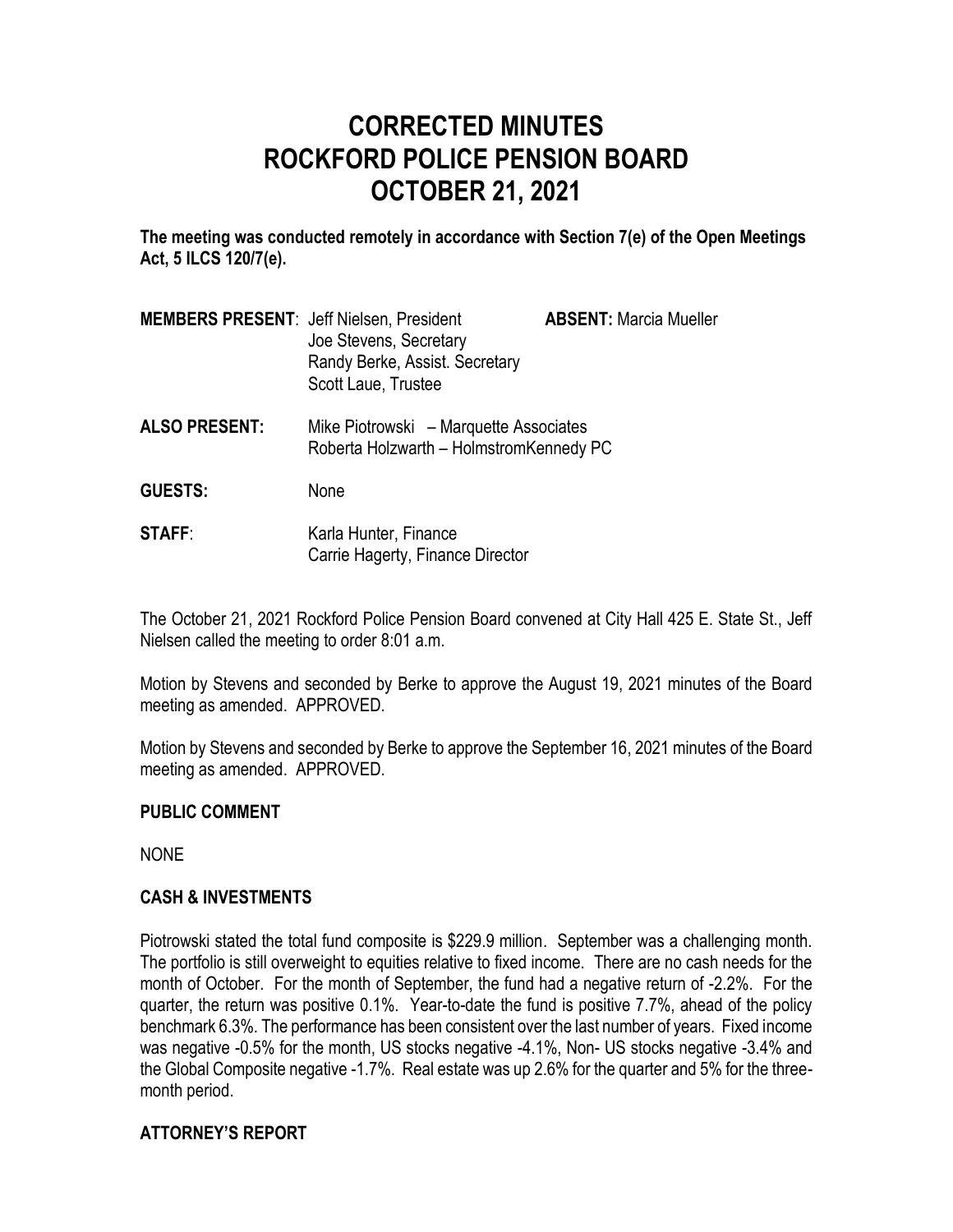Attorney Holzwarth stated the Exit Letter explains the options officers have when leaving the force mainly prior to retirement. Nielsen asked if the letter inferred that the officer would receive a pension. Attorney Holzwarth will provide the board with the version that has more detail with respect to tier 1 and tier 2.

The annual medical exam reports will be on the agenda next month for the board's approval. The disable pensioners have **all** been certified as disabled. For Officer Landgraff, the City has filed a petition to intervene. The board will vote on the petition to intervene at the next board meeting in November.

Motion by Stevens and seconded by Berke to schedule the hearing for the City's petition to intervene on November 18, 2021 at 8:00 a.m. APPROVED.

Ayes: Nielsen, Stevens, Berke, and Laue Nays: None

Attorney Holzwarth stated the judge denied the request for a temporary restraining order in regards to the pension consolidation, but did not throw the case out. The remaining Plaintiffs are seeking class certification to join all of the thousands of participants in the funds that would be consolidated. The parties in the lawsuit have not addressed the question of whether the relief they are requesting would strike down the tier two benefits that were **enacted** through the legislation as well as the consolidation. Piotrowski agreed with Attorney Holzwarth that the whole situation is a mess. There will be an update from the judge the second or third week in November. Piotrowski stated that on October 1, approximately \$1.7 billion in assets was transferred from the local funds into the new consolidated firefighter's funds.

ZOOM meetings will continue until suggested otherwise by the Governor.

Laue exited the meeting at 8:30 a.m.

## **OLD BUSINESS**

Motion by Stevens and seconded by Berke to approve purchases and sales. APPROVED. Ayes: Nielsen, Stevens, and Berke Nays: None

### **CITY BILLS**

Motion by Stevens and seconded by Berke to approve September postage charges of \$104.73. APPROVED.

Ayes: Nielsen, Stevens, and Berke Nays: None

Motion by Stevens and seconded by Berke to approve October City Services of \$7,385.00. APPROVED.

Ayes: Nielsen, Stevens, and Berke Nays: None

Motion by Stevens and seconded by Berke to approve payment to HolmstromKennedyPC for September attorney fees for general matters in the amount of \$990.00. APPROVED.

Ayes: Nielsen, Stevens, and Berke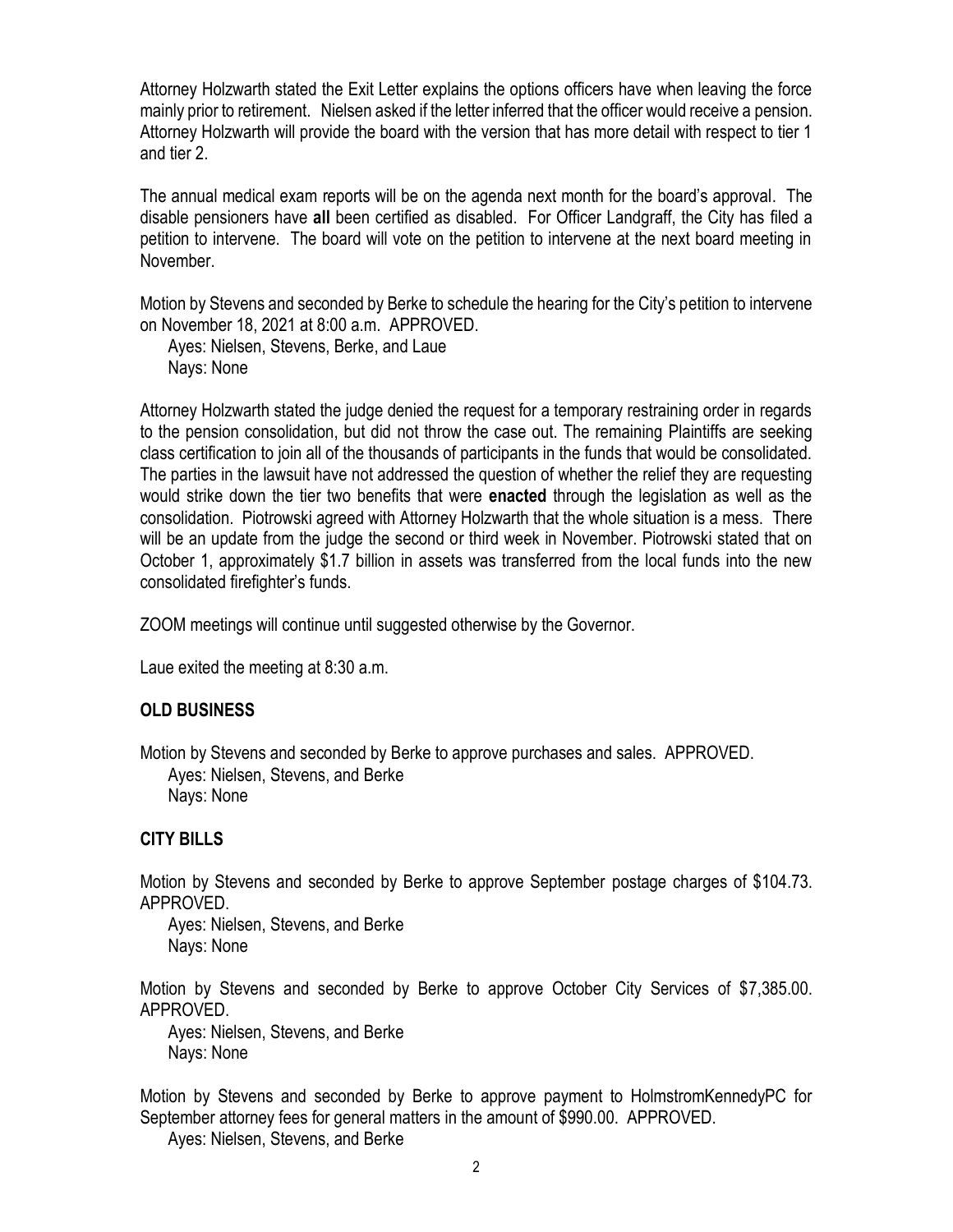Nays: None

Motion by Stevens and seconded by Berke to approve the payment to HolmstromKennedyPC in the amount of \$450.00 for Annual Medical Reviews. APPROVED.

Ayes: Nielsen, Stevens, and Berke Nays: None

Motion by Stevens and seconded by Berke to approve the September bill from HolmstromKennedyPC for the disability application for Michael Landgraff in the amount of \$450.00 for professional services and \$50.00 for disbursements. APPROVED.

Ayes: Nielsen, Stevens, and Berke Nays: None

Motion by Stevens and seconded by Berke to approve the payment to HolmstromKennedyPC for the disability application for Katherine Anderson in the amount of \$1,260.00 for professional services and \$981.35 for disbursements. APPROVED.

Ayes: Nielsen, Stevens, and Berke Nays: None

Motion by Stevens and seconded by Berke to approve the payment to Woodlake Medical Management, Inc. for the annual medical evaluation for Sara Ahrens in the amount of \$2,290.00. APPROVED.

Ayes: Nielsen, Stevens, and Berke Nays: None

Motion by Stevens and seconded by Berke to approve the payment to Woodlake Medical Management, Inc. for the annual medical evaluation in the amount of \$1,990.00 for Aaron Lesmeister. APPROVED.

Ayes: Nielsen, Stevens, and Berke Nays: None

Motion by Stevens and seconded by Berke to approve the payment to Woodlake Medical Management, Inc. for the annual medical evaluation in the amount of \$1,890.00 for Philip Statler. APPROVED.

Ayes: Nielsen, Stevens, and Berke Nays: None

Motion by Stevens and seconded by Berke to approve the payment in the amount of \$795.00 for IPPFA membership dues effective January 1, 2022 to December 31, 2022. APPROVED.

Ayes: Nielsen, Stevens, and Berke Nays: None

Motion by Stevens and seconded by Berke to approve the payment to The Northern Trust Company for management fees from July 1, 2021 through September 30, 2021 in the amount of \$6,217.55. APPROVED.

Ayes: Nielsen, Stevens, and Berke Nays: None